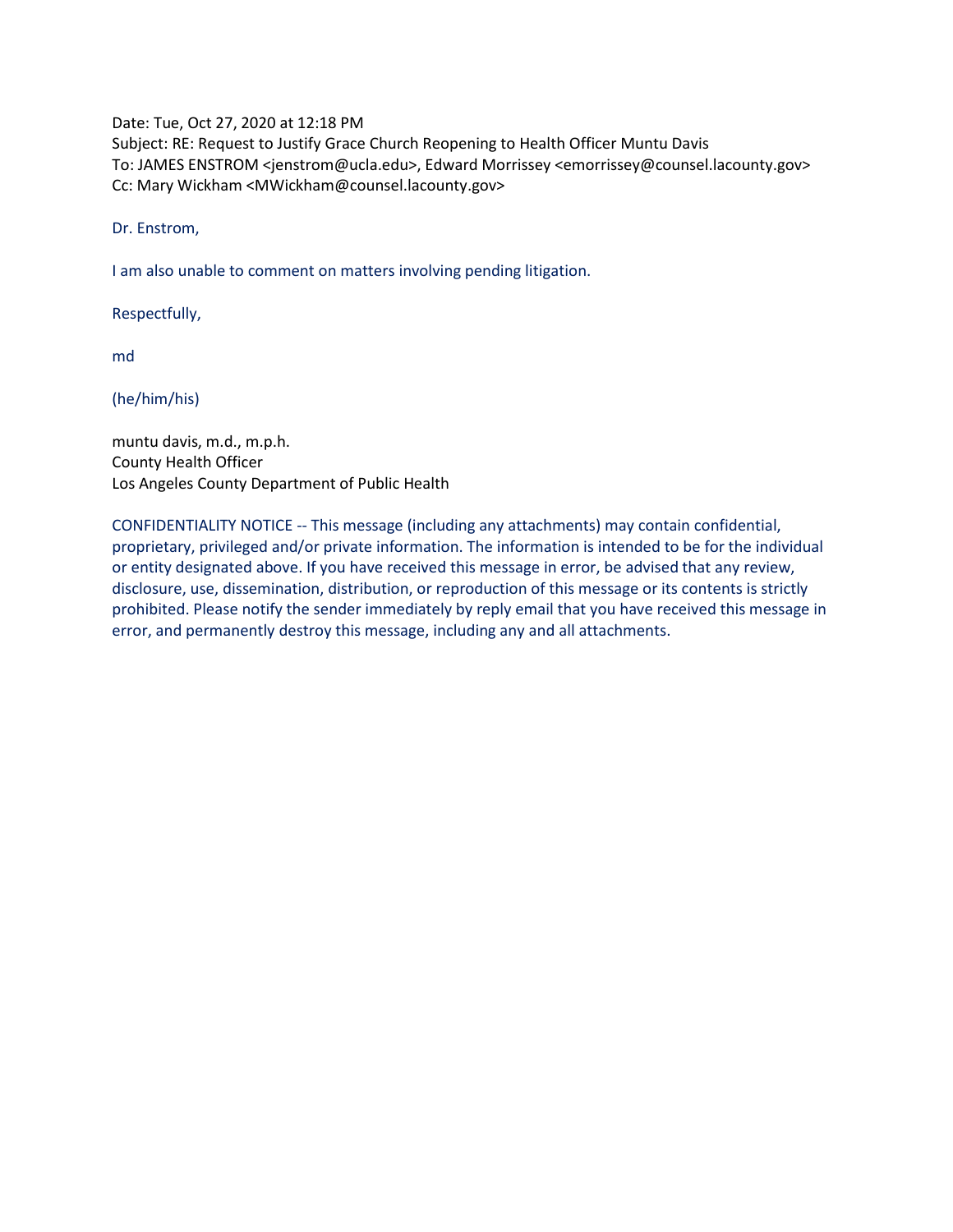**From:** JAMES ENSTROM [<jenstrom@ucla.edu>](mailto:jenstrom@ucla.edu) **Sent:** Tuesday, October 20, 2020 11:41 AM **To:** Edward Morrissey [<emorrissey@counsel.lacounty.gov>](mailto:emorrissey@counsel.lacounty.gov) Cc: Muntu Davis [<MuDavis@ph.lacounty.gov>](mailto:MuDavis@ph.lacounty.gov); Mary Wickham [<MWickham@counsel.lacounty.gov>](mailto:MWickham@counsel.lacounty.gov) **Subject:** Re: Request to Justify Grace Church Reopening to Health Officer Muntu Davis

CAUTION: External Email. Proceed Responsibly.

October 20, 2020

Dear Assistant County Counsel Morrissey,

I have received and I greatly appreciate your September 25 and October 20 responses to my September 23 and October 19 email messages. I did not resend your September 25 email because of your warning: "The preceding email message may be confidential or protected by the attorney-client and/or work product privilege(s). **It is not intended for transmission to, or receipt by, any unauthorized persons.** If you have received this message in error, please (i) do not read it, (ii) reply to the sender that you received the message in error, and (iii) erase or destroy the message." I have included your October 20 email below and I request your permission to resend this message and any future email messages from you.

I realize that you are not able to comment to me on this matter because it involves pending litigation. However, since you represent Dr. Muntu Davis in his lawsuit against Grace Community Church, I request that you simply **ask him to speak with me** and/or other experts who have signed the Great Barrington Declaration. One particularly appropriate expert is UCLA Professor of Medicine Joseph A. Ladapo, MD, PhD, who is cited on the last page of my September 18 email letter to Dr. Davis [\(http://www.scientificintegrityinstitute.org/JEEDavis091820.pdf\)](http://secure-web.cisco.com/1140EJP_IGlhx7oZ-4p25avryB_xsSY0Z-iVADCN0WqiYDzoCaf00GhDDoVa-6OfnJMfYNFWQ2gcIvnD_-a6rHcxv-CeiDVPwKBhKVyMJyxV5g2foc10a8g5oi9vFaUbwi22X_YvfdY6HV_eJ6_DSN6MoyNsrgtYrOKgk3li3vXdiVzUaQKNegEj799yy2LstqBQ8IyiiV9EI3gh4oxAW19S_UjVarfPhY1VifxX6sYzrALDxCgamDG5apuAyKSmh1p3fv7BC7NjaMtfh653w_T2ZNBY73BW_8tTg12V_KcnFDymbJBm3ITOlbSDBbS723MFdliP3EeAyQzLUCMjOG57DYyi5ADd-tHJjI1UA0FShqQjnfeh-ptkc2_N_jsRBlhmUpDcAhoF_Z-UHFNpubBXXqG1Z_7Zwms_wFRD4e6PEGB17rG6na56Bh8zlvlYJJFuEeKgMyULyxHfUn6P5ig/http%3A%2F%2Fscientificintegrityinstitute.org%2FJEEDavis091820.pdf). It is very important that Dr. Davis understand why almost 11,000 public health experts, including Professor Ladapo and myself, disagree with the COVID-19 lockdown policy that he has implemented in Los Angeles County.

Thank you very much for your assistance in getting a response from Dr. Davis.

Sincerely yours,

James E. Enstrom, PhD, MPH, FFACE [jenstrom@ucla.edu](mailto:jenstrom@ucla.edu) (310) 472-4274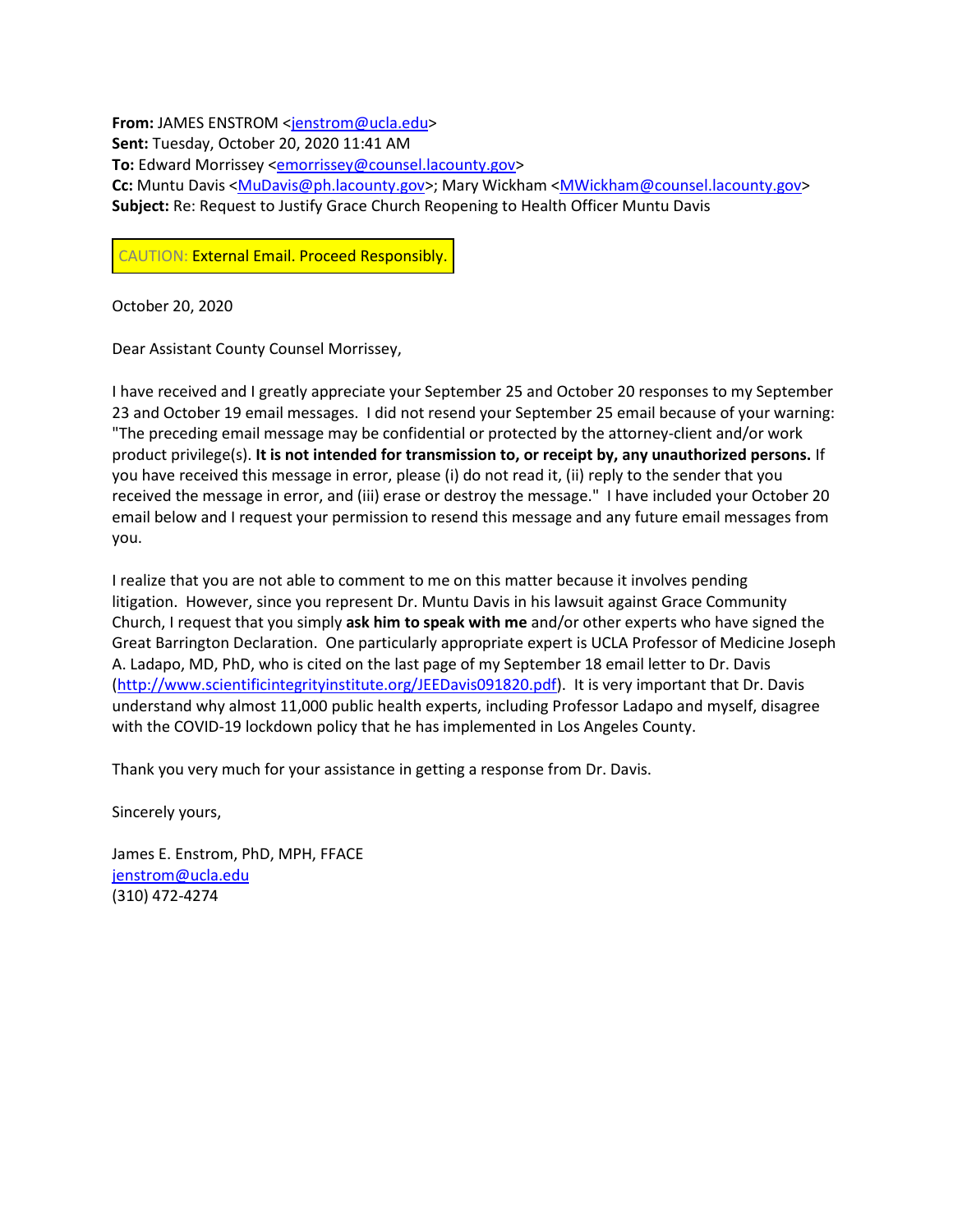On Tue, Oct 20, 2020 at 8:02 AM Edward Morrissey [<emorrissey@counsel.lacounty.gov>](mailto:emorrissey@counsel.lacounty.gov) wrote:

Dear Dr. Enstrom,

I received your September 23, 2020, email and phone call. I responded to your email on September 25, 2020. In case you overlooked it, I have attached it here.

Unfortunately, due to the fact that this matter involves pending litigation, I am unable to comment.

Thanks very much for your interest.

Edward A. Morrissey Assistant County Counsel, Health Services Division Office of the County Counsel Los Angeles County D: (213) 974-1866 C: (323) 491-7232 F: (213) 680-2165

The preceding email message may be confidential or protected by the attorney-client and/or work product privilege(s). It is not intended for transmission to, or receipt by, any unauthorized persons. If you have received this message in error, please (i) do not read it, (ii) reply to the sender that you received the message in error, and (iii) erase or destroy the message.

**From:** JAMES ENSTROM [<jenstrom@ucla.edu>](mailto:jenstrom@ucla.edu) **Sent:** Monday, October 19, 2020 4:31 PM **To:** Edward Morrissey [<emorrissey@counsel.lacounty.gov>](mailto:emorrissey@counsel.lacounty.gov) **Cc:** Muntu Davis [<MuDavis@ph.lacounty.gov>](mailto:MuDavis@ph.lacounty.gov); Mary Wickham [<MWickham@counsel.lacounty.gov>](mailto:MWickham@counsel.lacounty.gov) **Subject:** Request to Justify Grace Church Reopening to Health Officer Muntu Davis

CAUTION: External Email. Proceed Responsibly.

October 19, 2020

Dear Assistant County Council Morrissey,

As a follow-up to my September 23, 2020 email below, I am writing to inform you of my October 16, 2020 Daily Signal Commentary "Ending California's Lockdown on Churches is Compatible with Science and Good Health" [\(https://www.dailysignal.com/2020/10/16/ending-californias-lockdown-on-churches](https://www.dailysignal.com/2020/10/16/ending-californias-lockdown-on-churches-is-compatible-with-science-and-good-health/)[is-compatible-with-science-and-good-health/\)](https://www.dailysignal.com/2020/10/16/ending-californias-lockdown-on-churches-is-compatible-with-science-and-good-health/), which cites my unanswered September 18, 2020 email letter to Los Angeles County Health Officer Muntu Davis. In addition to my strong health evidence supporting the reopening of Grace Community Church, over **10,000** public health experts who signed the Great Barrington Declaration support reopening sectors of society like low-risk churches. Unfortunately, Dr. Davis has refused all of my requests to discuss this health evidence. Since you and five other Los Angeles County Counsel attorneys represent Dr. Davis in his legal action against